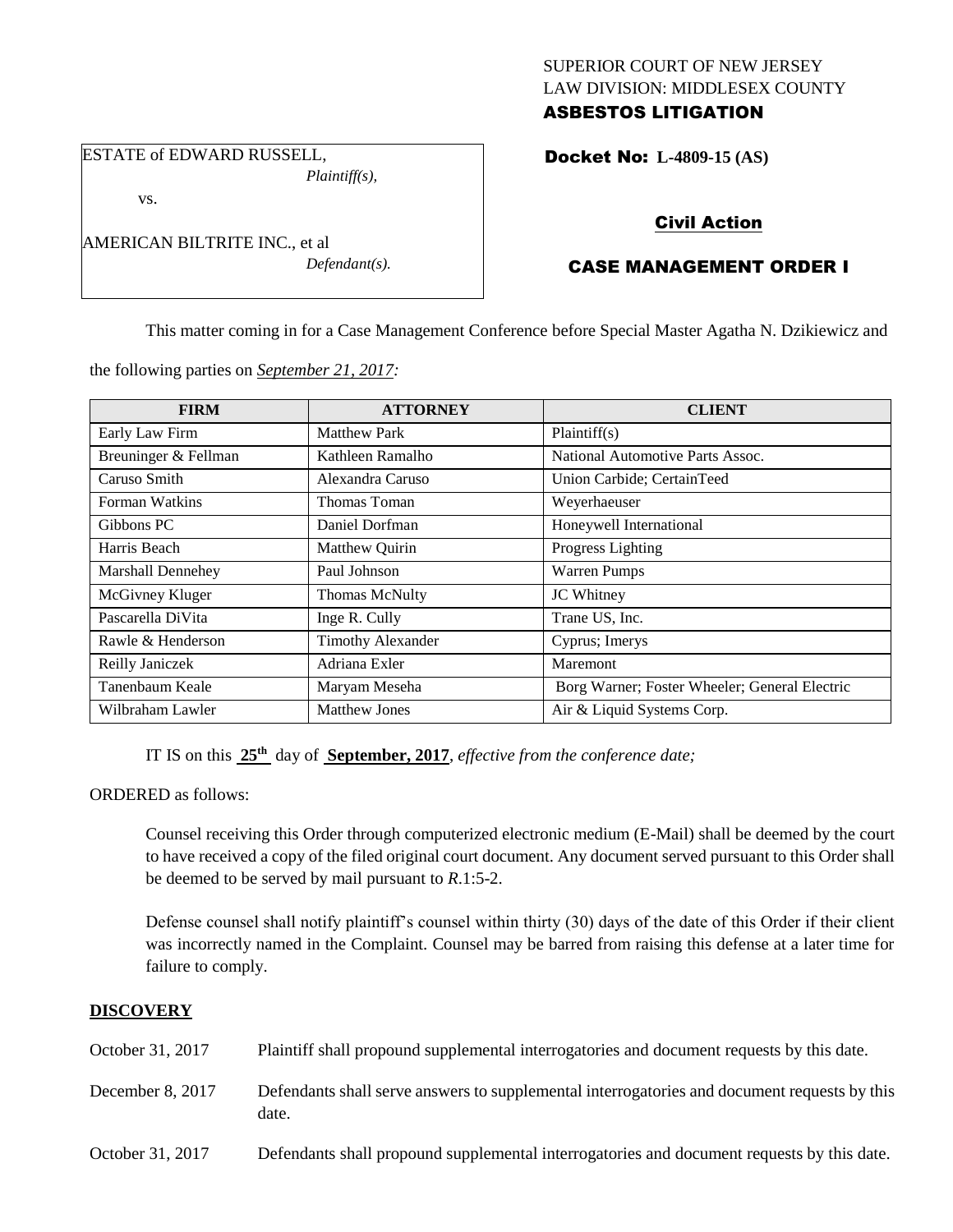| December 8, 2017  | Plaintiff shall serve answers to supplemental interrogatories and document requests by this<br>date.                                                                                                        |
|-------------------|-------------------------------------------------------------------------------------------------------------------------------------------------------------------------------------------------------------|
| January 31, 2018  | Fact discovery, including depositions, shall be completed by this date. Plaintiff's counsel shall<br>contact the Special Master within one week of this deadline if all fact discovery is not<br>completed. |
| February 28, 2018 | Depositions of corporate representatives shall be completed by this date.                                                                                                                                   |

#### **EARLY SETTLEMENT**

February 28, 2018 Settlement demands shall be served on all counsel and the Special Master by this date.

#### **SUMMARY JUDGMENT MOTION PRACTICE**

| March 15, 2018 | Plaintiff's counsel shall advise, in writing, of intent not to oppose motions by this date. |
|----------------|---------------------------------------------------------------------------------------------|
|                |                                                                                             |

- March 29, 2018 Plaintiff's counsel shall advise, in writing, of intent not to oppose motions by this date.
- April 27, 2018 Last return date for summary judgment motions.

#### **MEDICAL DEFENSE**

October 31, 2017 Plaintiff shall serve updated authorizations for medical and employment records by this date. March 30, 2018 Plaint if shall serve medical expert reports by this date. March 30, 2018 Upon request by defense counsel, plaintiff is to arrange for the transfer of pathology specimens and x-rays, if any, by this date. July 16, 2018 Defendants shall identify its medical experts and serve medical reports, if any, by this date. In addition, defendants shall notify plaintiff's counsel (as well as all counsel of record) of a joinder in an expert medical defense by this date.

### **LIABILITY EXPERT REPORTS**

| May 31, 2018  | Plaintiff shall identify its liability experts and serve liability expert reports or a certified expert<br>statement by this date or waive any opportunity to rely on liability expert testimony. |
|---------------|---------------------------------------------------------------------------------------------------------------------------------------------------------------------------------------------------|
| July 16, 2018 | Defendants shall identify its liability experts and serve liability expert reports, if any, by this<br>date or waive any opportunity to rely on liability expert testimony.                       |

### **EXPERT DEPOSITIONS**

August 10, 2018 Expert depositions shall be completed by this date. To the extent that plaintiff and defendant generic experts have been deposed before, the parties seeking that deposition in this case must file an application before the Special Master and demonstrate the necessity for that deposition. To the extent possible, documents requested in a deposition notice directed to an expert shall be produced three days in advance of the expert deposition. The expert shall not be required to produce documents that are readily accessible in the public domain.

 $\_$  ,  $\_$  ,  $\_$  ,  $\_$  ,  $\_$  ,  $\_$  ,  $\_$  ,  $\_$  ,  $\_$  ,  $\_$  ,  $\_$  ,  $\_$  ,  $\_$  ,  $\_$  ,  $\_$  ,  $\_$  ,  $\_$  ,  $\_$  ,  $\_$  ,  $\_$  ,  $\_$  ,  $\_$  ,  $\_$  ,  $\_$  ,  $\_$  ,  $\_$  ,  $\_$  ,  $\_$  ,  $\_$  ,  $\_$  ,  $\_$  ,  $\_$  ,  $\_$  ,  $\_$  ,  $\_$  ,  $\_$  ,  $\_$  ,